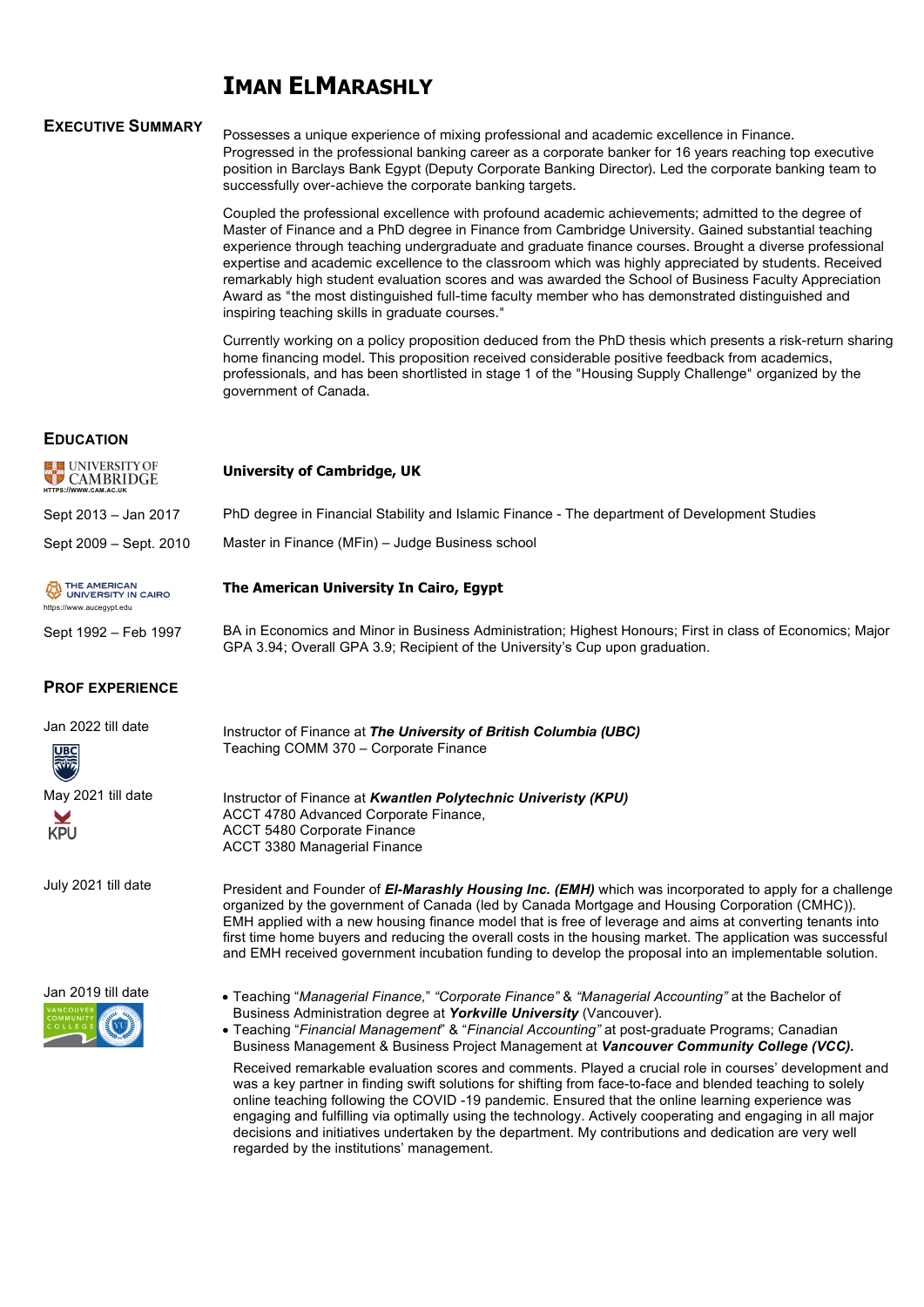Aug 2017 – June 2018

THE AMERICAN<br>UNIVERSITY IN CAIRO https://www.aucegypt.edu

### **VISITING ASSISTANT PROFESSOR OF FINANCE**

## **The American University In Cairo, School of Business, Department of Management**

*The AUC school of Business is a Triple Crowned Business School receiving accreditation from the EFMD Quality Improvement System (EQUIS), the Association of MBAs (AMBA) and the Association to Advance Collegiate Schools of Business (AACSB). The school is among 73 business schools out of the 14,000 business schools worldwide to have achieved triple-crown accreditation, and is the only triple-crown accredited business school in the Middle East and North Africa*

- Teaching undergraduate and graduate courses of Finance (namely Corporate Finance and Financial Management) at the AUC school of business.
- Brought diverse professional expertise and academic excellence to the classroom which was highly appreciated by the students. Received remarkably high students' evaluation scores. Scored 4.71 & 4.82 out of 5 in Fall 2017 and Spring 2018 respectively in the Financial Management course for graduate students, as well as an average of 4.58 & 4.48 out of 5 in Fall 2017 and Spring 2018 respectively in the two Corporate Finance courses for undergraduate students. This is considered a remarkable teaching evaluation against the department average of 4.37 out of 5.
- Was awarded the School of Business Faculty Appreciation Award as "the most distinguished full-time faculty member who has demonstrated distinguished and inspiring teaching skills in graduate courses."
- Actively engaged in the department service; member of the Academic Affairs Committee which has been working on a number of curriculum revamping initiatives. Engaged in student advising and in the selection process of the scholarship students and was a reader of a master thesis.

## **PHD STUDENT/ TEACHER ASSISTANT / CONFERENCES SPEAKER**

#### **University of Cambridge**

- Admitted to a PhD Degree in Financial Stability and Islamic Finance.
- Gained substantial teaching experience during the PhD years:
- § Teacher Assistant in Corporate Finance for Mphil in Management, leading a two-hour eight tutorials (2016)
- § Teacher Assistant in Accounting for Mphil in Management, leading a two-hour eight tutorials (2015)
- § Course Coordinator for Corporate Finance in the EMBA program during fall of 2015 & 2016. Received outstanding feedback from Cambridge Master students and professors. Dr. Bang; the Finance professor stated: "Iman received incredibly positive comments from students. Iman's contributions have been significant to the module's success. She has been the best teaching assistant I have had since the last five years." And one of the students commented: "The Tutorials given by Iman are the best.… She is the one who made Finance understandable for every student in the class."
- Invited to be a *speaker* in two prominent conferences in the UK: 1. "The Cambridge Trust in Banking Conference" on October 2015 organized by the Cambridge Judge Business School in the London Stock Exchange. I was a speaker and one of the panellists in the panel discussion titled "the role of leadership in building trustworthiness". 2. "The International Conference on Islamic Finance, Islamic Economic Development and Sustainability Conference" organized by Durham university (UK) on July 2016, where I presented a paper on a vision

for risk-return sharing home financing that aims at enhancing the financial resilience in an economy. The paper received considerable positive feedback from academics, governmental representatives and professionals.

## **DEPUTY CORPORATE BANKING DIRECTOR**

**Barclays Bank Egypt** (was acquired by Attijariwafa bank in 2018)

- Led a team of 54 employees in successfully over- achieving the Corporate Banking targets in all fronts; Income targets, utilization, control measures and acquisition of "New to bank" corporate customers
- Ensured undergoing thorough in-depth financial analysis for every credit case submitted for risk approval
- Exceeded the targeted control measures, and reached unprecedented high-quality portfolio
- Implemented a comprehensive restructure in Corporate Banking for optimum resources allocation
- Role model across Barclays Africa in designing and implementing a numerical transparent weighted average score card for relationship managers leading to fair and consistent assessment
- Set a development plan for upgrading the qualifications of the entire corporate banking staff
- Teaching corporate banking to the corporate banking staff and assisting them in obtaining the Advanced Commercial Lending certificate - *ifs School of Finance*
- Successfully executed the institutional strategies promptly while coordinating with relevant departments.
- Top ranked from 2007 till 2012

**ELE UNIVERSITY OF CAMBRIDGE HTTPS://WWW.CAM.AC.UK**

Sept 2013 – Jan 2017

Feb 2007 – Sept 2013

# **MBARCLAYS**